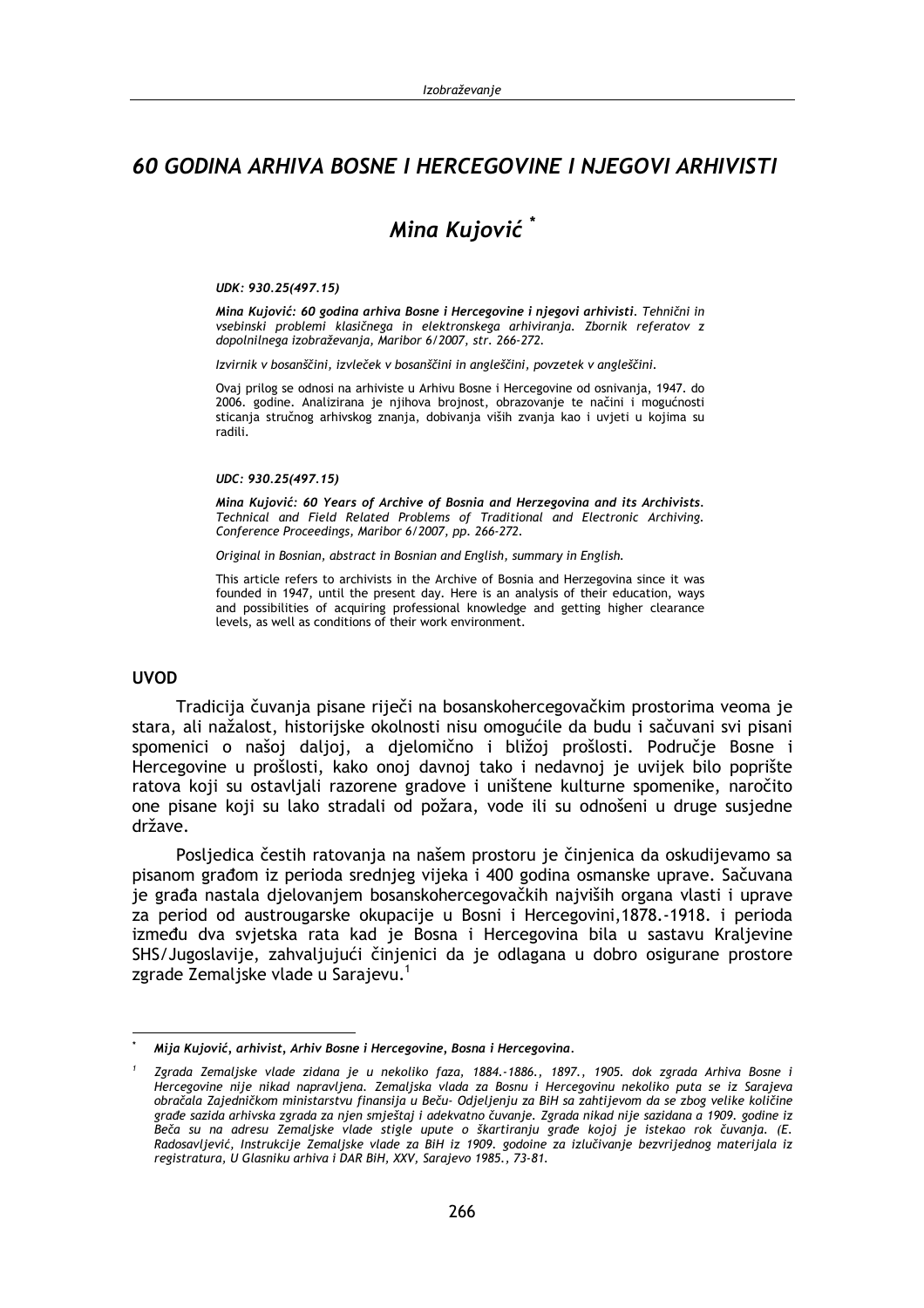Arhiv Bosne i Hercegovine osnovan 12. decembra 1947. godnine kao Državni arhiv Bosne i Hercegovine<sup>2</sup> već je početkom 1948. godine primio svoje prve korisnike.<sup>3</sup> Tek osnovani Arhiv preuzeo je brigu nad pisanom građom smieštenom u depoima zgrade Vlade Bosne i Hercegovine koja je nastala radom najviših i viših organa vlasti i uprave nastalih u periodu od 1878. do 1945. godine. Arhiv je ubrzano preuzimao i građu ukinutih organa vlasti, društveno-političkih organizacija, i drugih organa uprave nastalu u prvim poratnim godinama nakon 1945., bez prethodnog odabiranja i izlučivanja bezvrijedne registrarurske građe.<sup>4</sup> Uskoro su svi raspoloživi depooi u zgradi Vlade BiH pa i hodnici bili zatrpani građom koju je trebalo evidentirati, izdvojiti onu bezvrijednu, arhivistički je srediti i obraditi kako bi mogla biti dostupna za istraživanje.

Pedesetih godina Arhiv Bosne i Hercegovine je dobio «depoe», odnosno, ne uvjetne prostorije u suterenu zgrade pravosudne Palate, a danas raspolaže prostorom na četiri lokacije i brine o 25000 dužnih metara arhivske građe raspoređene u preko 400 arhivskih fondova.<sup>5</sup>

Kako Arhiv BiH već 60 godina djeluje u nenamjenskom prostoru (što podrazumijeva često premiještanje, iznošenje, spuštanje i preselenje građe) obavljanje arhivskih poslova kao što su sređivanje i obrada građe ali i njeno izdavanje korisnicima na istraživanjenje uvijek je bio zahtijevan i, često, fizički naporan posao kojeg nisu bili pošteđeni ni najstručniji uposlenici arhivisti i arhivistkinje Arhiva BiH.<sup>6</sup>

 $5^{\circ}$ Arhiv BiH danas raspolaže sa 400 fondova i zbirki ili u količini oko 25000 dužnih metara arhivske građe.

Arhiv koristi smještajne prostorije na četiri lokacije (zgrada Predsjedništva, Zgrada Rektorata Univerziteta u sarajevu, Zgrada Vlade F BiH, Zgrada prijateljstva između Grčke i BiH - Objekat 3, Smještajni prostori (depoi) su, uglavnom, suterenski i podrumski dakle nenamjenski i neuslovni.

(Iz izvještaja o radu Arhiva BiH za 2005, godinu).

Manipulativno osoblje nikad nije bilo brojno, a materijalni uvjeti u Arhivu nisu dozvoljavali da se za teže poslove angažirajau pomoćni radnici, zbog toga su sve fizičke poslove obavljali uz manipulante, arhivski tehničari, a često i arhivisti.

Arhivisti su povremeno radili i u depima odnosno podrumima, jer je bilo teško svakodnevno iznositi građu na sredivanie.

U Arhivu BiH je bila praksa da se Preseljavanje građe iz depoa u depo ili iz jedne zgrade u drugu odvijao putem tzv. radnih akcija u kojima su učestvovali svi osim direktora i bolesnih. Nisu bili pošređenie ni arhivistkinje pa ni rukovoditeliice odjeljenja. Svi smo ravnopravno učestvovali u akcijama bez materijalne nadoknade. utorica ovog priloga je učestvovala na bezbrojnim akcijama premještanja i prenošenja građe.

Higijensko-tehnička zaštita zdravlja zaposlenih u Arhivu BiH, kao ni u drugim arhivima nije postojala.

Uredba Vlade NR BiH o Državnom arhivu, Sl. List NR BiH 50/47.

Uredba Vlade NR BiH od 12. 12. 1947. kojom je osnovan Državni arhiv Bosne i Hercegovine, uslijedila je nakon čitavog niza državnih i republičkih propisa o registrovanju, čuvanju, prikupljanju, sređivanju i obradi arhivske erade i to je značilo odlučan zaokret na području zaštite našeg kulturnog naslijeda. Uredba je propisala da ... Državni arhiv ima zadatak da skuplja, sređuje, čuva i po propisanim uslovima omogućuje proučavanje arhivskog materijala koji se odnosi na državni život i razvitak, kao i privrednu, političkuii kulturnu istoriju naroda.

 $\mathbf{R}$ Među prvim korisnicima arhivske građe u Državnom arhivu BiH bio je i nobelovac Ivo Andrić koji je istraživao arhivski fon nastao djelovanjem Austrougarskog generalnog konzulata u Sarajevu, 1850-1880.

U nestašici sirovina za proizvodniu papira korištena je i registraturska građa koja se našla kod stvaralaca pa je uprava Državnog arhiva smatrala da da je glavni zadatak arhivske službe da se građa spasi od propadanja a onda su generacije arhivista radile na odabiranju arhivske građi i izlučivanju bezvrijednog materijala. Opširnije u radovima Kasima Isovića o radu Državnog arhiva BiH objavljenim u Glasniku arhiva i društva arhivista BiH.

Radni uvjeti u Arhivu BiH nikad nisu bili dobrii, jer je Arhiv smješten u suterenskim prostorima na četiri lokacije. Ovo je iziskivalo česta selenja odnosno premiještanje građe sa jedne lokacije na drugu ili iznošenje i vraćanje građe (knjiga i fascikli) na obradu ili korištenje iz podrumski prostorija u prizemlje zgrade.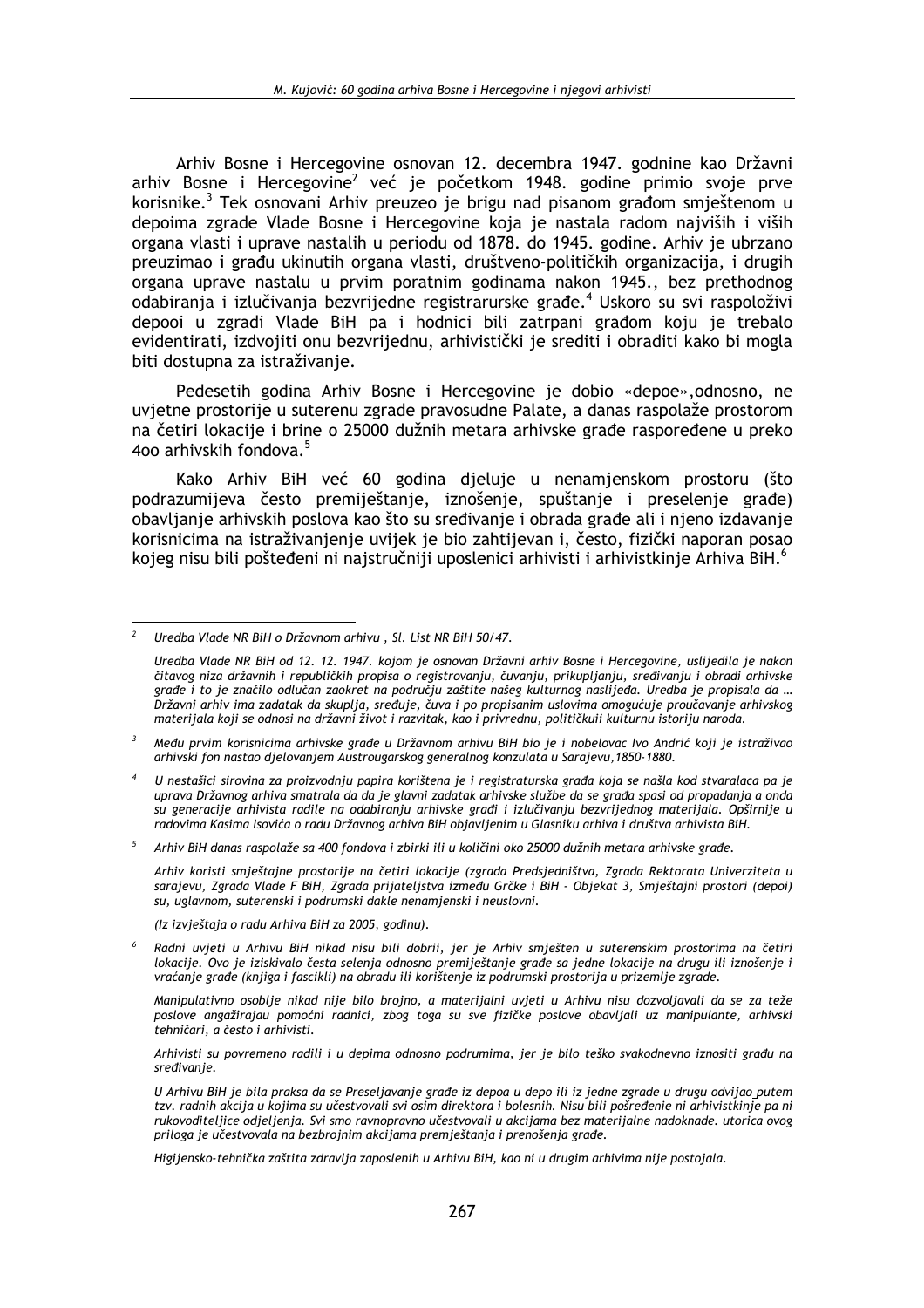## **ARHIV BOSNE I HERCEGOVINE I ARHIVISTI**

Od 1955. do 2006 godine duže ili krače vrijeme u Arhivu BiH radili su: 16 arhiviskinja i 11 arhivista, ukupno 29. Jedan od njih je magistar arhivistike, 8 ih je steklo zvanje arhivski savjetnik, a 6 viši arhivist, dok su ostali bili samo arhivisti odnosno inženjeri konzervatori.

Prije posljednjeg rata (1992.-1995.) Arhiv je imao 54 uposlenika, od toga su njih 12 bili arhivisti, a otpočeo je 1947. bez i jednog stručnog arhivskog radnika.

Danas u Arhivu BiH radi 12 uposlenika: 4 sa VSS, <sup>7</sup> 7 sa SŠS, i jedna spremačica.

Zbog nedostatka obrazovanog arhivskog kadra u prvim godinama djelovanja Državnog arhiva BiH, bili su angažirani honorarni radnici, penzionirani administrativni službenici.

Nedostatak arhivskog kadra u prvim godinama rada u Arhivu BiH Kasim Isović,<sup>8</sup> jedan od prvih arhivista u Arhivu BiH ovako je opisao:

Zamašan, komplikovan i zamoran, uz to i po zdravlje štetan posao radili su niz godina isključivo honorarni službenici - penzioneri, jer se drugi, mlađi i fakultetski obrazovani službenici nisu u početku mogli angažovati. Dolazak ovih počeo je tek 1955, godine i sve do 1959, niihov broj nije se peo iznad tri. Otuda rezultate rada, koji su uglavnom, doveli do toga da građa na kojoj se radilo bude naučno pristupačna, treba ocijeniti visokom ocjenom. <sup>9</sup>

Prvi arhivisti<sup>10</sup> u Arhivu BiH zaposlili su se tek u drugoj polovini pedesetih godina prošlog stoljeća.

Od 1955. do 1960. godine u Arhivu BiH radili su sedam arhivista, a do 1970. primljeno ih je još troje. Od 1980. do 1991. bila je velika generacijska smjena, jer je u ovom razdoblju primljeno četrnaest mladih visokoobrazovanih ljudi, a od 1991. do 2005. samo pet.<sup>11</sup>

Problem nedostatka stručnog arhivskog kadra, a naročito arhivista u Arhivu BiH prisutan je od njegovog osnivanja kao, uostalom, u cijeloj arhivskoj službi u Bosni i Hercegovini. Školovanih arhivista je uvijek bilo malo.

Dva su magistri arhivistik (jedan od njih je na dužnosti zamjenika direktora Arhiva BiH), dva arhivski sacvjetnici.

Kasim Isović je završio istoriju na Filozofskom fakultetu u Sarajevu. U Državni arhiv BiH primljen je 1955. godine I tu je ostao do odlaska u penziju. Izveo je generacije arhivista a sam je svojim stručnim radom I prilozima objavljenim u našim arhivskim časopisima dao veliki doprinos arhivskoj praksi I I teoriji. Povodom 60 godina rada Arhiva BiH u povodu obilježavanja tog jubileja, priprema se publikacija objedinjenih stučnih radova prvog arhiviste i prvog višeg, arhiviste odnosnou, prvog arhivskog savjetnika. Arhivu BiH, Kasima Isovića.

<sup>9</sup> Isović, K. Državni arhiv Narodne republike Bosne i Hercegovine (Osnivanje, rad i stanje) Glasnik arhiva i društva arhivista BiH, knj. I Sarajevo, 1961. 176

<sup>&</sup>lt;sup>10</sup> Arhivist, arhivistkinja je osoba koja je završila VŠS - najčešće fakultet društvenih nauka i kroz druge vidove edukacije kao što su seminari, stručni ispiti, savietovanja i sl. osposobliena da u arhivskoj ustanovi (arhivu) obavlja stručne arhivske poslove. U stručne arhivske poslove spadaju: nadzor građe u nastajanju, preuzimanje, sredivanje, obrada i izdavanje na korištenje u naučne i druge svrhe arhivske građe, objavljivanje građe i informativnih pomagala (inventari, regesta, katalozi), kompjuterska obrada arhivske građe, prezentacija pripreme izložbi i kontakti sa korisnicima, medijima i još niz drugih poslova "po potrebi" karakterističnih za svaki pojedini arhiv.

 $11$ Vodič Arhiva Bosne I Hercegovine, 456-459; Nisu računati direktori. Za 60 godine u Arhivu BiH smjenilo ih se pet. Četvorica su bili historičari. Jedan od njih je bio doktor historije, a sadšnji je magistar arhivistike.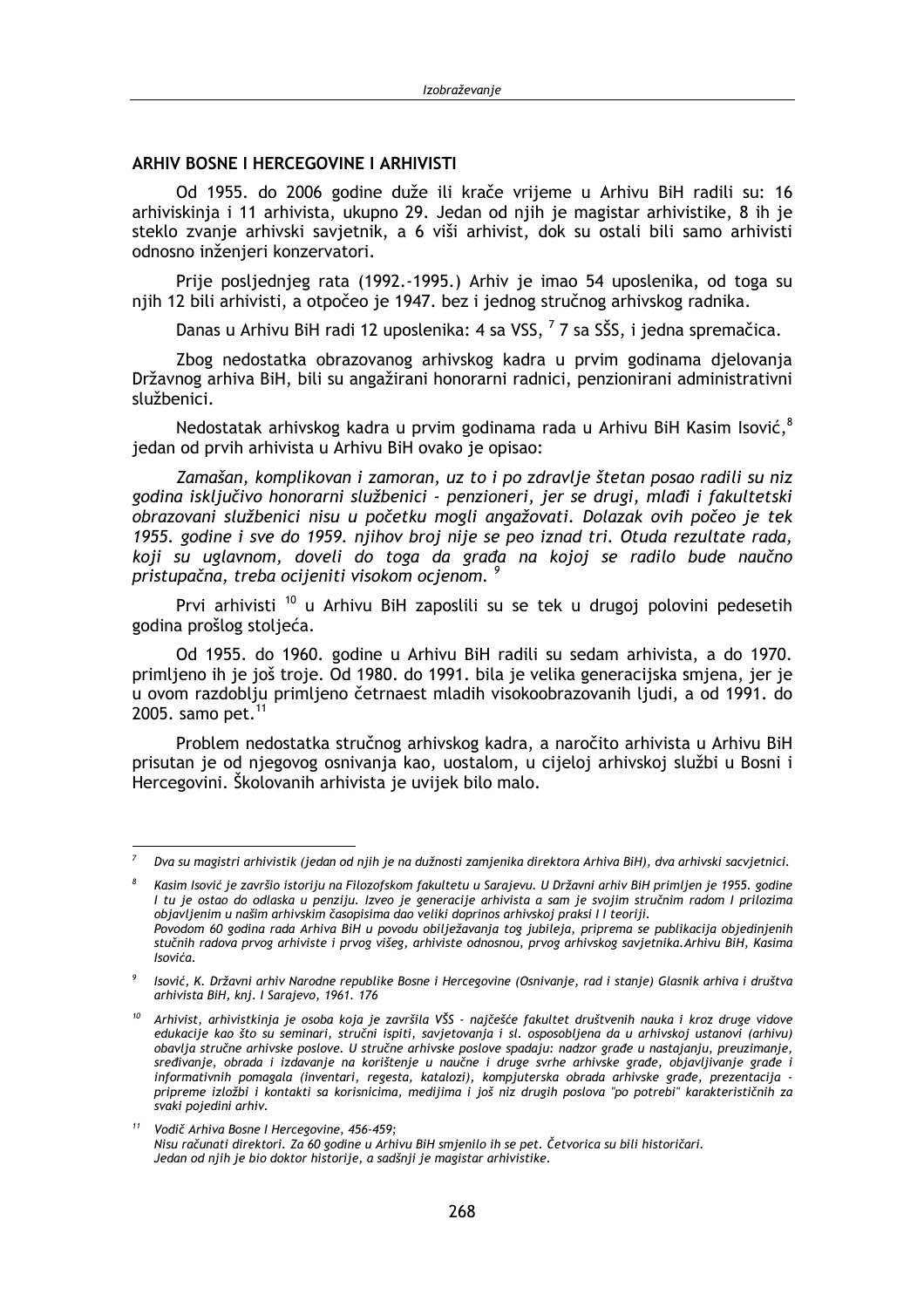Arhivisti koji su radili u Arhivu BiH od 1955. do 2006. godine završili su sljedeće fakultete $^{12}$ 

Filozofski fakultet:

 $17$ grupa istorija  $\overline{2}$ grupa germanistika grupa etnologija  $\overline{\mathbf{z}}$ grupa srpsko-hrvatski  $\overline{1}$ grupa arhivska informatika  $\mathbf{1}$ Pravni fakultet  $\mathbf{3}$ Prirodno-matematski fakultet  $\overline{2}$ inženjer hemije Nepoznato  $\mathbf{1}$ 

## OBRAZOVANJE ARHIVISTA U ARHIVU BOSNE I HERCEGOVINE

Obrazovanje kadrova za arhivsku djelatnost spada u jedan od najvećih problema arhivske službe u Bosni i Hercegovini, pa i Arhiva BiH. Arhivska služba u Bosni i Hercegovini nikad nije bila popunjena s dovoljno osposobljenog kadra, jer arhivistika nikad nije na zadovoljavajući način ušla u nastavne programe.<sup>1</sup>

Edukacija arhivskog kadra, a naročito arhivista, za složene arhivske poslove odvijalo s kroz različite vidove:

- pripravnički staž, pripravnički ispiti;
- stručni arhivistički (državni) ispiti;
- arhivski kurs pri Arhivu Srbije u Beogradu;
- obrazovanje uz rad;
- republička savjetovanja;
- savezna, međurepubčička savjetovanja;
- stručni kolegij;
- seminari, boravci u razvijenijim arhivskim centrima u SFRJ;  $\bullet$
- boravci u arhivima u inostranstvu.

Pod stručnim osposobljavanjem arhivista u Arhivu BiH podrazumijevala se obuka pripravnika u trajanju od godinu dana i nakon toga polaganje pripravničkog

<sup>&</sup>lt;sup>12</sup> Podaci iz matične evidencije Arhiva BiH.

 $13$  U jednom periodu (1983. do 1986.) pri Prvoj gimnaziji u Sarajevu u okviru tzv usmjerenog obrazovanja školovali su se učenici za zanimanja arhivski tehničar i arhivski manipulant. Arhivistiku su slušali studenti na Filozofskom fakultetu u Sarajevu u okviru predmeta Pomoćne istorijske nauke. Danas je to predmet Uvod u historiju. Praksa ,<br>se sastojala u jednoj posjeti Arhivu BiH i jednoj posjeti depou da studenti vide kako izgleda arhivski depo. Danas se arhivistika sluša na filozofskim fakultetima u okviru studija istorije u: Sarajevu, Tuzli, Mostaru i Bihaću ali arhivi nemaju uvjete da studentima omoguće i praktične vježbe.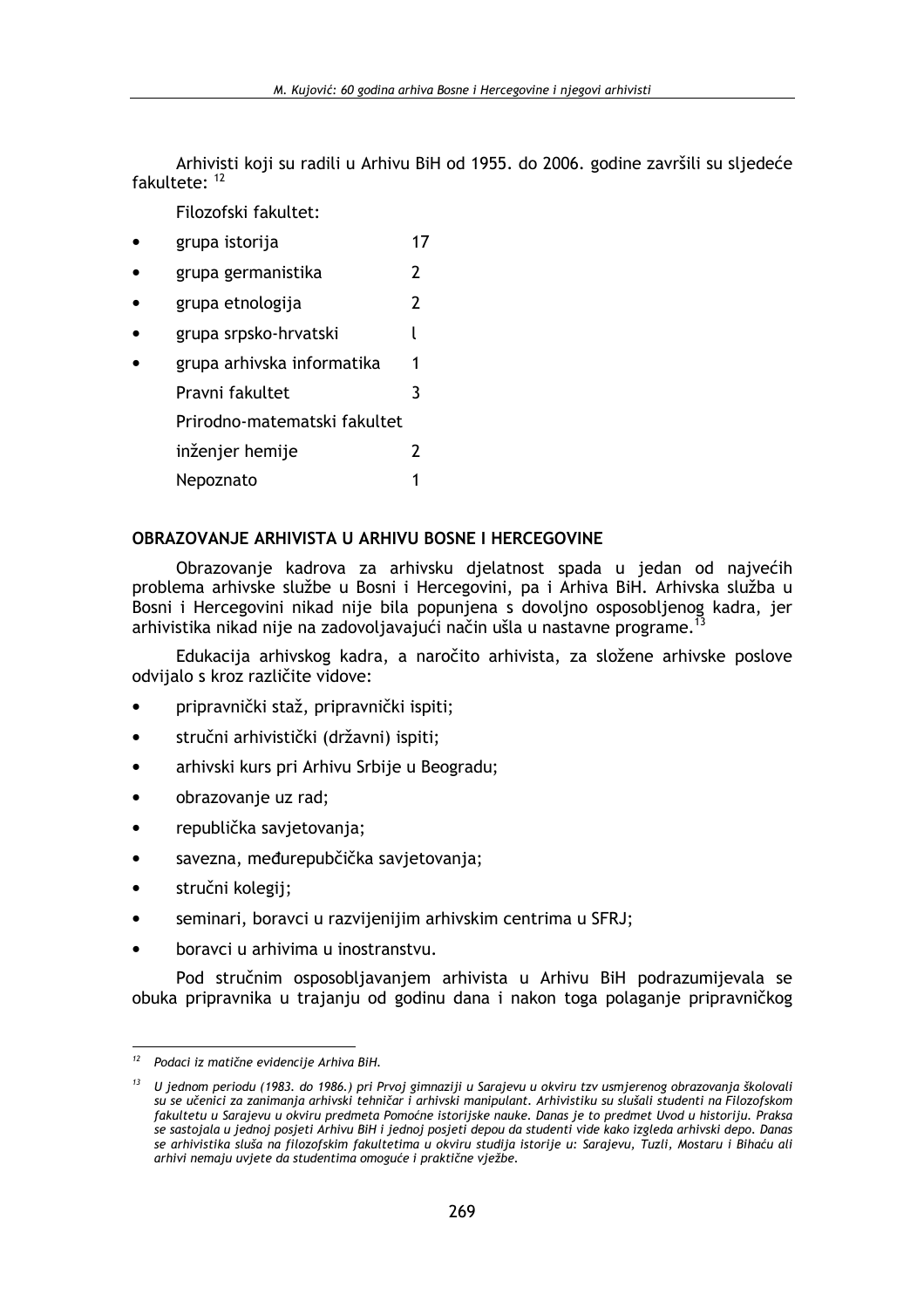ispita. Program obuke pripravnika utvrđivao je rukovalac (šef) odielienia u kojem je je novi kandidat trebao da radi.

Nakon provedenog jednogodišnjeg pripravničkog staža kandidati su pred komisijom, formiranom u Ahivu BiH, polagali pripravnički ispit, Ispit se sastojao od usmenog dijela (poznavanje arhivske teorije i kancelarijskog poslovanja) i pismenog (opis poslova obavljenih tokom pripripravničkog staža). Dalje osposobljavanje za rad sticaolo se uz upute i savjete iskusnijih radnoh kolega, kroz stručnu literaturu, seminare i savjetovanja kako ona u Bosni i Hercegovini tako i ona na saveznom nivou.

Arhivisti koji su prošli pripravnički staž i položili pripravnički ispit bili su obavezni da nakon pet godina rada u Arhivu BiH polažu stručni arhivistički ispit. Stručni ispiti su se polagali u Arhivu BiH pred Komisijom za polaganje stručnih ispita i sticanje viših zvanja u arhivskoj struci. Ispiti su se sastojali iz općeg i stručnog dijela. U općem dijelu kandidati su polagali Ustav SFRJ, strain jezik i historiju, a iz stručnog: arhivistiku i kancelarijsko poslovanje. U okviru ispita kandidat je bio obavezan napisati pismeni rad iz arhivistike. Najčešče je to bio vodič ili inventar za fond koji je kandidat za polaganje ispita sam sredio, odnosno obradio.

Stručni arhivistički ispit priznavao se i kao državni ispit.

Polaznici arhivskog Tečaja pri Arhivu Srbije nisu morali polagati stručne ispite jer se diploma o završenom Tečaju priznavala kao položen stručni ispit. Sedam uposlenika koji su se spremali da postanu arhivisti u Arhivu BiH pohađali su šestomjesečni arhiviski tečaj za arhivske radnike sa visokom školskom spremom koji je djelovao pri Arhivu Srbije u Beogradu.<sup>14</sup>

Kandidati koji su stekli naučno zvanje magistar i doktor bili su oslobođeni obaveze polaganja stručnih arhivističkih ispita. Arhivisti koji su proveli više od deset godina u arhivskoj struci, a svojim radom su se dokazali da su osposobljeni za poslove arhiviste takođe su u jednom periodu bili oslobođeni od polaganja stručnog srhivističkog ispita.

U Arhivu BiH 13 arrhivista je polagalo stručni arhivistički ispit, 7 je pohađalo tečaj u Beogradu. 1 je magiatar arhivistike pa je oslobođen ove obaveze, jednoj arhivistici je priznat ispit dok za petoro nije poznato da li su polagali stručni arhivistički ispit.<sup>15</sup>

Položeni pripravnički i stručni ispit arhivistima su donosili i izvjesnu materijalnu nadoknadu, jer su kandidati dobijali veći broj bodova za obračun plaće.

U Bosni I Hercegovini su se od 1965. godine redovno održavala godišnja arhivska savjetovanja koja su nakon šestogodišnjeg prekida zbog rata, 1992-1995. i poratnih prilika obnovljena tek 1997. godine.

Domaćin savjetovanja, u pravilu, svake godine je bio drugi arhiv. Arhivisti iz Arhiva BiH su svoim stručnim i teoretskim prilozima dali veliki doprinos značaju ovih

Od 7 arhivista koji su završili arhivistički tečaj dva nisu radila u Arhivu BiH niti u arhivskoj struci, a jedan je radio samo dva mieseca u Arhivu BiH.

Polaganje stručnih i državnih ispita nakon 2002. godine. nije u nadležnosti Arhiva BiH. Agencija za državnuslužbu Bosne I hercegovine organizira polaganje ispita, a procedura se provodi prilikom primanja kandidata u državnu slubu.

Ukinuta su I stručna zvanja a arhivisti su svrstani u tri kategorije državnih slušbenika: stručni saradnik, viši stručni saradnik i stručni savjetnik. Za svaku od ovih kategorija prema Pravilniku. Agencije predviđena je posebna konkursna procedura.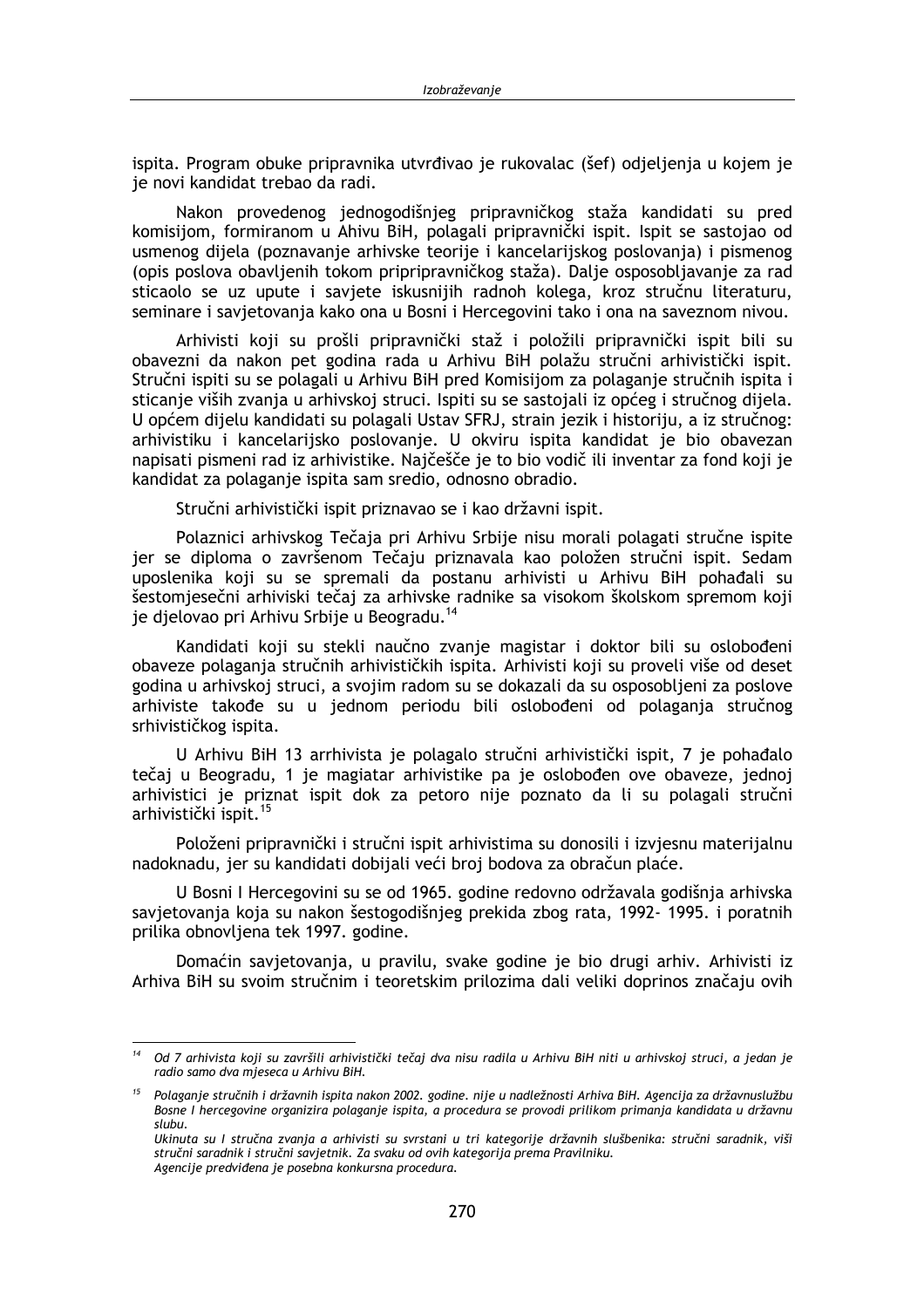republičkih savietovania. Svi prilozi saopćenii na godišniim savietovaniima objavljvani su u arhivskom časopisu Glasnik arhivai i Duštva oarhivskih radni BiH.<sup>16</sup>

U Tuzli se već 19 godina u organizasiji Arhiva Tuzla održava godišnje savjetovanje pod nazivom Arhivska praksa, koje je zbog tema i učesnika preraslo u međunarodno arhivsko savietovanie. Arhivisti Arhiva BiH su redovni i aktivni učesnici na ovim savjetovanjima. Sva saopćenja sa ovih savjetovanja već devet godina objavljuju se u časopisu Arhivska praksa, koji izdaje Arhiv tuzlanskog kantona u Tuzli.

Godišnja savjetovanja su bila stjecište i izvorište spoznaja aktuelne tematike arhivske teorije i prakse, zakonske regulative i statusnih pitanja arhivske djelatnosti, tehničko-tehnoloških i drugih inovacija, suvremene informatike, novih dostignuća u restauraciji i laminaciji i sl.<sup>17</sup>

Savezna i međurepublička savjetovanja koja su se održavala u SFRJ do 1991. godine za arhiviste iz Arhiva BiH su bili adresa na kojoj su upotpunjavali svoja teoretska znanja, a i sami su redovno, svojim stručnim prilozima, na njima učestvovali.

Permanentno obrazovanje arhivista uz rad i za vrijeme rada u Arhivu BiH je bila radna obaveza. Arhivistima je bilo omogučeno da u okviru svojih radnih obaveza dio radnog vremena upotrijebe za stručni ili znanstveni rad. Mogli su da jedan sat dnevno utroše na svoje usavršavanje, posebno na praćenje stručne literature, učenje stranih jezika, naročito njemačkog.

Arhivisti zaposleni u Arhivu BiH su se osposobljavali putem povremenih kratkotrajnih boravaka u razvijenijim arhivskim centrima u bivšoj SFRJ, a bili su povremeno angažiraniani i arhivisti iz Arhiva Srbije da arhivistima u Arhivu BiH prenesu praktična znanja u vezi sa izradom analitičkih inventara.

Nikad ni jedan arhivist iz Arhiva BiH nije bio na specijalizaciji u nekom stranom arhivu osim što su dvije arhivistice provele po dva mjeseca u Državnom arhivu u Zagrebu 1962. godine i u Beogradu 1963. kako bi se upoznale sa tamošnjom arhivskom strukom i arhivskom praksom.

Povremeno su arhivisti iz BiH boravili u arhivima u svijetu (Beč, Budimpešta) ali kao istraživači jer Arhiv nije nikad imao mogućnost da mladog arhivistu uputi na školovanje u stranu zemlju.

Stručni kolegiji koji su redovno održavani u Arhivu BiH bili su prilika da naši arhivisti saznaju na čemu im kolege rade i da razmijene mišljenja i stručna iskustva.

Stručna zvanja viši arhivist i arhivski savjetnik sticala su se, kao i u ostalim arhivima u BiH, na temelju Samoupravnog sporazuma o sticanju viših zvanja u arhivskoj struci u skladu sa za to određenom uvjetima.<sup>19</sup>

<sup>&</sup>lt;sup>16</sup> Prvi broj Glasnika objavljen je 1962. kao Glasnik arhiva i Društva arhivista BiH. Kasnije je promijenio naziv u Glasnik arhiva i društva arhivskih radnika BiH. Izlazio je godišnje, često kao dvobroj. Posljednji, 36. broj objavljen je 2003. godine.

<sup>&</sup>lt;sup>17</sup> M. Kovačević, Stručna zvanja I stručno osposobljavanje radnika I pripravnika u Bosni I Hercegovini, Arhivist XXXIII, 1-2, 1983., (182-184).

<sup>&</sup>lt;sup>18</sup> Među najznačajnije fondove u Arhivu BiH spadaju oni nastali u periodu austrougarske okupacije (1878.- 1918.): Privatna pisma, Zajedničko ministarstvo finansija-Odjeljenje za Bosnu I Hercegovinu I zemaljska vlada za Bosnu I Hercegovinu. Najveći dio ove građe pisan je na njemačkom jeziku.

 $19$  Kao nap. 12.